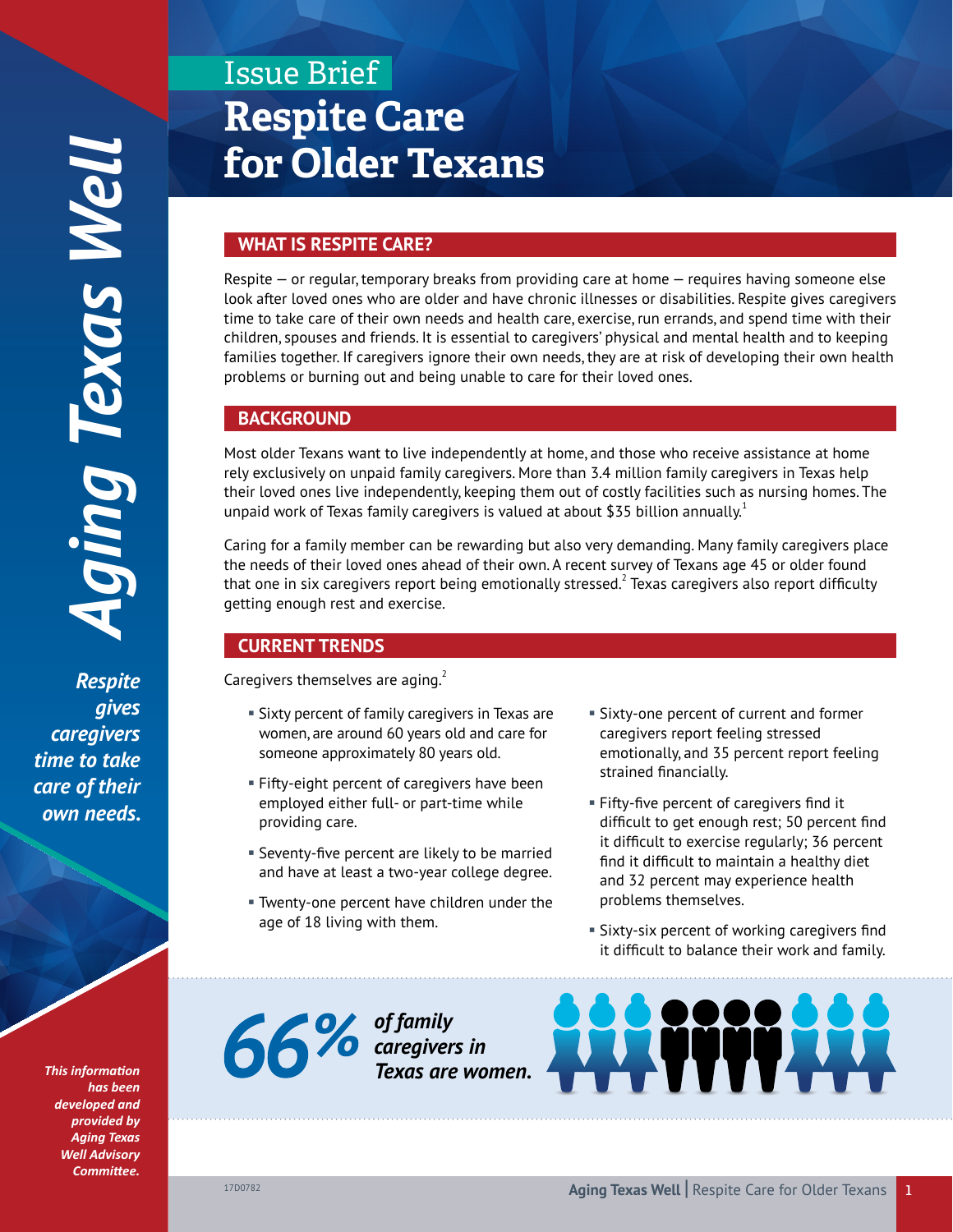## **REACHING CAREGIVERS**

Caregivers may live in rural areas that lack respite services and public transportation systems that can bring in providers from other communities. Family caregivers of people living with autism, mental or behavioral health diagnoses, or dementia-related conditions, such as Alzheimer's disease, may experience more stress than other caregivers due to the challenging behaviors that frequently accompany these conditions.<sup>3,4,5</sup> Qualified professionals with the skills to care for people with behavioral challenges can be difficult to find.

Outreach messages about respite must be targeted to be effective. For example, messages for families with special-needs children should be different than those for families caring for an aging relative. Research further indicates that messages should be adapted to the values and languages of different cultural and ethnic groups.<sup>6</sup>

## **CURRENT DELIVERY SYSTEMS**

- § U.S. Department of Veterans Affairs (VA)
- § Disability or age-specific nonprofit organizations
- § No-cost, faith-based respite programs
- § Private pay care offered by for-profit organizations
- **The Texas Health and Human Services** Commission: respite services, including longterm services and supports programs, area agencies on aging, and local intellectual and developmental disability authorities
- § HHSC's Texas Lifespan Respite Care Program: serves those providing care for people of any age and any disability and who could not receive respite through existing programs



§ When overnight respite is needed, families might receive respite from an assisted living facility or a nursing home.

## **BARRIERS TO ACCESSING SERVICES**<sup>7</sup>

Barriers to respite services include not knowing the meaning of the term respite; not knowing how to find a licensed and reputable respite provider; lack of knowledge about the benefits of respite for both the caregiver and care recipient; lack of affordable respite services; limited respite options; cultural traditions that emphasize family responsibility; and language barriers. Texas caregivers also identified a lack of financial assistance, long waiting lists and schedule availability as barriers to accessing respite care.

Access to respite options is often limited. Waiting lists for waiver and state-funded programs range from two to 12 years. Each program also has eligibility criteria that exclude certain populations, such as adults under age 60. Those enrolled in one of these programs also face limits to the number of respite hours their caregivers can provide. Program limitations on payment for respite care providers are an additional barrier.

## **NEXT STEPS**

- **Identify gaps in availability of respite services.**
- § Increase caregiver awareness of the importance of respite services and where to find respite services.